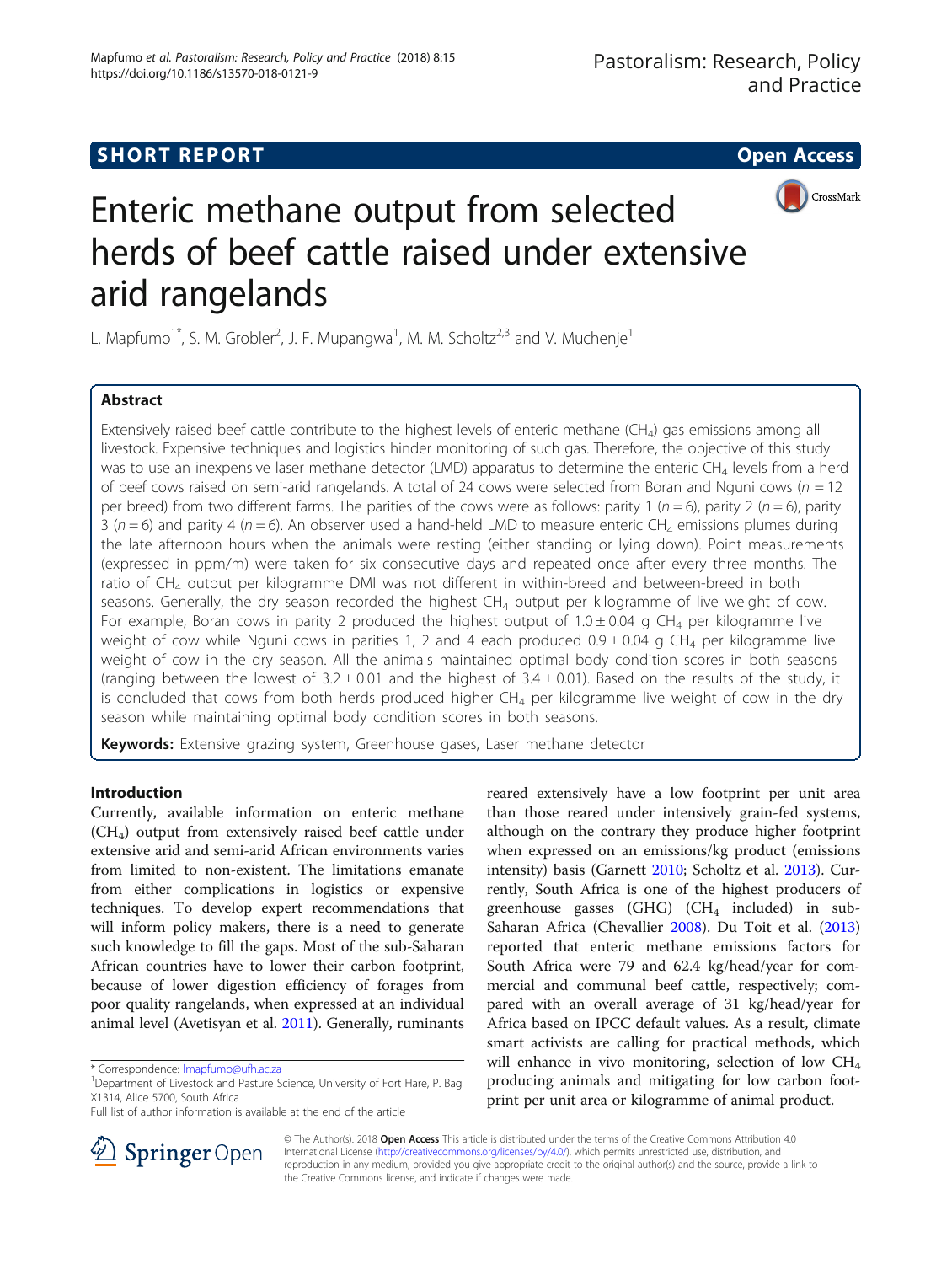Approximately two thirds of the total land area in South Africa receives an average annual rainfall of less than 500 mm, and a further 21% is arid receiving less than 200 mm of rainfall per year (Basson [2011](#page-6-0)). It then means most of the South African farms are located in arid and semi-arid drylands. Beef cattle are capable of utilising fibrous forage material from such marginal environments and turn it into edible animal-derived products that can contribute positively to the food-value chain system (Gerber et al. [2015\)](#page-6-0). There are various beef cattle breeds, which have proved to cope and survive in such extensive challenging conditions over a long period. In South Africa, such breeds include those of Sanga (Bos taurus africanus) and Zebu (Bos indicus) origin. Nguni cattle are of Sanga origin, and research has shown that they can cope and adapt to extensive environments where nutrition is limiting. However, given that extensively reared cattle must conform to acceptable ranges of carbon footprint in the future, there is a need to develop an inexpensive method to determine how much greenhouse gas (GHG) is emitted by such breeds.

There is a need to invest in reasonably inexpensive methods, which quantifies emission levels of GHG for use in national inventories (Chagunda et al. [2013](#page-6-0); Du Toit et al. [2013](#page-6-0); Hammond et al. [2016\)](#page-6-0). Traditionally, enteric CH<sub>4</sub> concentration levels have been measured using several methods: micro-meteorology method, IPCC Tier systems,  $SF_6$  method, respiration chambers and prediction models (Storm et al. [2012](#page-7-0); Hammond et al. [2016\)](#page-6-0). Each method has its advantages and inadequacies; therefore, there is a need to make careful evaluation before application (Storm et al. [2012](#page-7-0); Troy et al. [2016](#page-7-0)). Generally, there are non-contact and non-invasive techniques, which are feasible to use in extensive rangelands. Use of a laser methane detector (LMD) promises to be feasible among such techniques, as it has been reported to make biological sense, to be a reasonable method which advances  $CH<sub>4</sub>$  detection and contributes towards the effectiveness of m  $CH_4$  mitigation strategies (Chagunda et al. [2009](#page-6-0); Chagunda et al. [2013](#page-6-0); Chagunda [2013](#page-6-0); Grobler et al. [2014](#page-6-0)). Therefore, the objective of this study was to determine the enteric  $CH<sub>4</sub>$  levels from selected herds of beef cows raised on semi-arid rangelands, using the LMD method.

## Study area

The first herd (herd 1) was composed of Boran cows, sourced from the Edendale farm which is in Fort Beaufort at 32.9° S latitude and 26.6° E longitude in the Amathole District Municipality of the Eastern Cape Province of South Africa. The altitude is 429 m above sea level, average annual temperature of 18.3 °C, with an annual rainfall average of 498 mm on a normal rainy season. The vegetation quality is classified as the Bisho

Thornveld of the Eastern Cape (Mucina and Rutherford [2011](#page-7-0)). The grass species from the veld are composed of Sporobolus fimbriatus, Digitaria eriantha, Setaria neglecta, Cymbopogon plurinodis, Panicum maximum, Eragrostis obtusa, Aristida congesta and Cymbopogon excavatus. Woody species are composed of Rhus longispina, Acacia karroo, Moytinus capitata, Ehretia rigida and Justica oak. This farm is about 30 km away from Honeydale farm where the Nguni cows were located.

The second herd (herd 2) had Nguni cows from Honeydale Research farm located at University Fort Hare in Alice. The farm is located 120 km from the coastline of the Eastern Cape Province of South Africa. It has an elevation ranging from 450 to 600 m above sea level, longitude of 26.9° E and latitude 32.8° S; in a good rainy season, it receives a total annual rainfall ranging from 500 to 550 mm, between November and March (Acocks [1988](#page-6-0)). The vegetation type for the farm is classified as the Bisho Thornveld of the Eastern Cape in South Africa (Mucina and Rutherford [2011\)](#page-7-0). The veld is mainly composed of invasive tree species such Acacia karroo while the other trees include Maytens heterophylla, Scutia indica, Ehretia rigida, Rhus longispina, Olea africana, Grewia accidentials, Ziziphus mucronata and Cussonia spicata. Themeda triandra is the dominant grass species, and Sporobolus fimbriatus, Cymbopogon excavatus, Eragrostis curvula, Aristida congesta, Eragrostis capensis, Panicum maximum and Digitaria eriantha are the other grasses on the veld. The veld quality is classified as a sweet-veld type, with a fairly good nutritive value (Acocks [1988;](#page-6-0) van Oudtshoorn [2012](#page-7-0)). Deep alluvial derived soil types are found in arable lands while shallow portions of the non-arable land are occupied by fine sand and silt (below 45-cm depth).

#### Materials and methods

All protocols and procedures followed in this study were according to the ethical principles for use of animals in experiments established by the Committee of Ethics on Animal Use. Permission to use animals in this trial was granted by the University of Fort Hare Research Ethics Committee.

A total of 24 cows (12 from each breed) were randomly selected for the study. The animals were identified according to their parities as follows: parity 1 ( $n = 6$ ), parity 2 ( $n = 6$ ), parity 3 ( $n = 6$ ) and parity 4 ( $n = 6$ ). Each individual cow was identified by use of a plastic ear tag with its corresponding number. The cows grazed on a rangeland divided into paddocks and were moved from one paddock to another once after every 21 days. Because of nonuniform size of paddocks, stocking density from the two herds was 7 ha/LSU. A large stock unit is equivalent to an animal with a weight of 450 kg, gaining 500 g/day and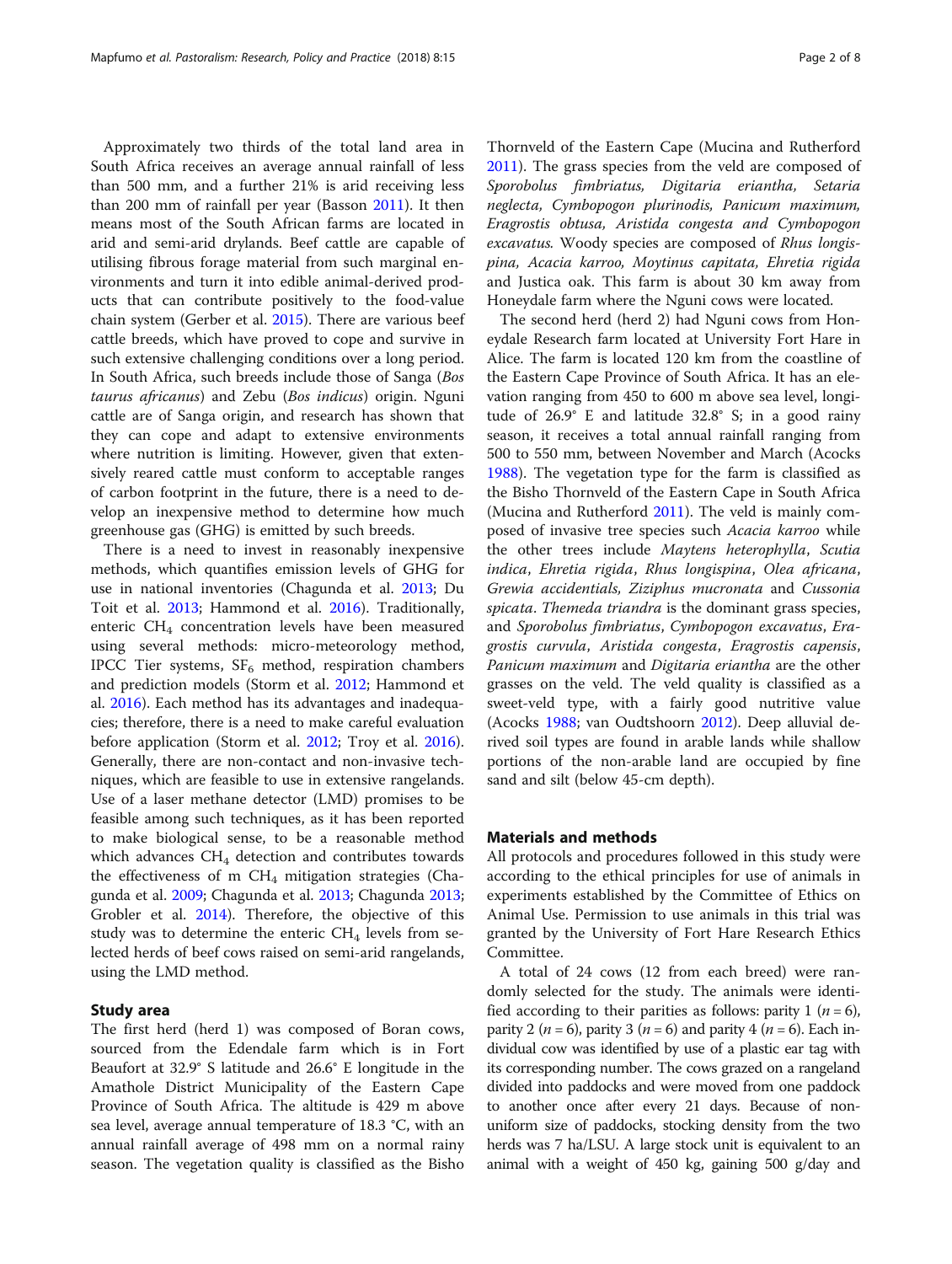having energy requirements of 75 MJ/day (Meissner et al. [1983\)](#page-7-0). All cows had unlimited access to water from the water-troughs in each paddock. Within the grazing period in one paddock, the animals were allowed an adaptation period of 14 days followed by recordings of  $CH<sub>4</sub>$  production for six consecutive days in a month and replicated twice in three months.

An observer used a hand-held LMD (Crowcon, Tokyo Gas Engineering Co Ltd [2006](#page-6-0)) to measure the enteric  $CH<sub>4</sub>$  production in the late afternoon hours when the animals were resting (either standing or lying down). Point measurements (expressed in ppm/m), were taken continuously for four minutes by 60 s intervals at a distance of 3 m away from each animal following the method by Jones et al. ([2011](#page-7-0)). Due to the cyclic nature of the data (respiratory tidal cycle), a point measurement over each exhalation-inhalation cycle was taken. The peaks of each cycle determined the enteric methane output of the individual cows. Before commencing measurements for each day, the LMD was off-set to adjust it to the ambient CH4. Off-setting the LMD is done to account for the  $CH<sub>4</sub>$  in the environment before the machine records the gas concentrations from the point source (Chagunda and Yan [2011](#page-6-0)). Gas column density for  $CH_4$  were determined by pointing the (visble HeNe laser) collimated laser beam on the cow's nostril to estimate the gas concentration 3 m away from each cow (Chagunda et al. [2009](#page-6-0); Jones et al. [2011;](#page-7-0) McGinn et al. [2011](#page-7-0)). The 3-m distance was chosen such that the observer does not disturb each cow from its state of rest and was subsequently used to convert the ppm/m into ppm (Chagunda et al. [2009](#page-6-0); Chagunda [2013\)](#page-6-0). These measurements were done in both wet and dry months of the year. The wet months were from November to early May while dry months were from mid-May to October. A pocket weather instrument (Kestrel 4000) was used to determine the following environmental conditions: ambient temperature, wind speed and relative humidity for the study site. Summary of the weather conditions for the two sites used in the study is given in Table 1.

All cows from both herds were weighed once a month. Before weighing, all cows were assessed for body condition on a scale of 1 to 5 (1 being emaciated and 5

Table 1 The weather conditions during the trial period at the two farms occupied by the Boran and Nguni cows

|                          | Herd 1 |      | Herd 2 |      |
|--------------------------|--------|------|--------|------|
|                          | Season |      |        |      |
| Attributes               | Wet    | Dry  | Wet    | Dry  |
| Ambient temperature (°C) | 27.3   | 31.8 | 28.1   | 31.2 |
| Relative humidity (%)    | 56.5   | 53.4 | 57.1   | 58.2 |
| Wind speed (m/s)         | 0.95   | 1.1  | 1.2    | 0.91 |
| Rainfall (mm)            | 121    | 78   | 187    | 89   |

classified as obese) according to Enicias and Lardy ([2002\)](#page-6-0). The body condition scores were done by visual appraisal and palpation of the spinal process of each individual cow. Routine animal management processes such as dipping, vaccination and drenching were also followed to maintain the health of the cows.

Pasture samples were collected once every three months to determine the plant biomass of the paddocks during the course of the experiment. Each paddock was divided into transects measuring 100 m long and 25 m apart (Goqwana and Trollope [2005](#page-6-0)). Grass biomass was determined by placing a  $1-m^2$  quadrat along each transect and collecting all foraging material within it. All the collected forage was transferred into paper bags and oven dried at 65 °C for 48 h to obtain the dry matter of the material. The resultant dried sample was then weighed using a digital scale. The weight of forage biomass expressed in  $g/1$  m<sup>2</sup> was then converted to kilogrammes per hectare basis by multiplying the obtained mass by a factor of 10. The forage biomass for Honeydale farm was 2047 kg/ha in the wet period and had an average of 1039 kg/ha in the dry period. Edendale farm had a forage biomass of 1939 kg/ha in the wet period and 1023 kg/ha in the dry period. The chemical composition of the pasture samples in the different months of the year are found in our previous work (Mapfumo et al. [2017\)](#page-7-0).

The point measurements from each cow under investigation were used to estimate the amount of  $CH<sub>4</sub>$  produced per day. The amount of methane produced was expressed as a proportion of the tidal volume (Tenney [1982](#page-7-0)). Calculations derived from the tidal volume were then converted into grammes per day using the density for  $CH_4$  following the formulae developed by Chagunda et al. [\(2009](#page-6-0)). The following formulae was used:

$$
M_{DG}=0.000576\times MTV\times TVr
$$

where  $M_{DG}$  is the daily enteric CH<sub>4</sub> expressed in grams after including the specific density conversion factor,  $M_{\text{TV}}$  is the methane from breath point measurements in millilitres during ruminating and  $TV_r$  represents the tidal volume of air when the animals were resting (either standing or lying down).

Dry matter intake (DMI) was derived from the values developed by Meissner et al. ([1983](#page-7-0)). Data on DMI was then used to make calculations of the subsequent  $CH_4$ output per kilogramme DMI and  $CH_4$  per kilogramme of live weight for each individual cow from both herds.

All quantitative data of the response variables from this study were analysed using the Statistical Analysis System (SAS) version 9.3. Body condition score values were square-root transformed to confer them to follow the normal distribution. The body condition scores were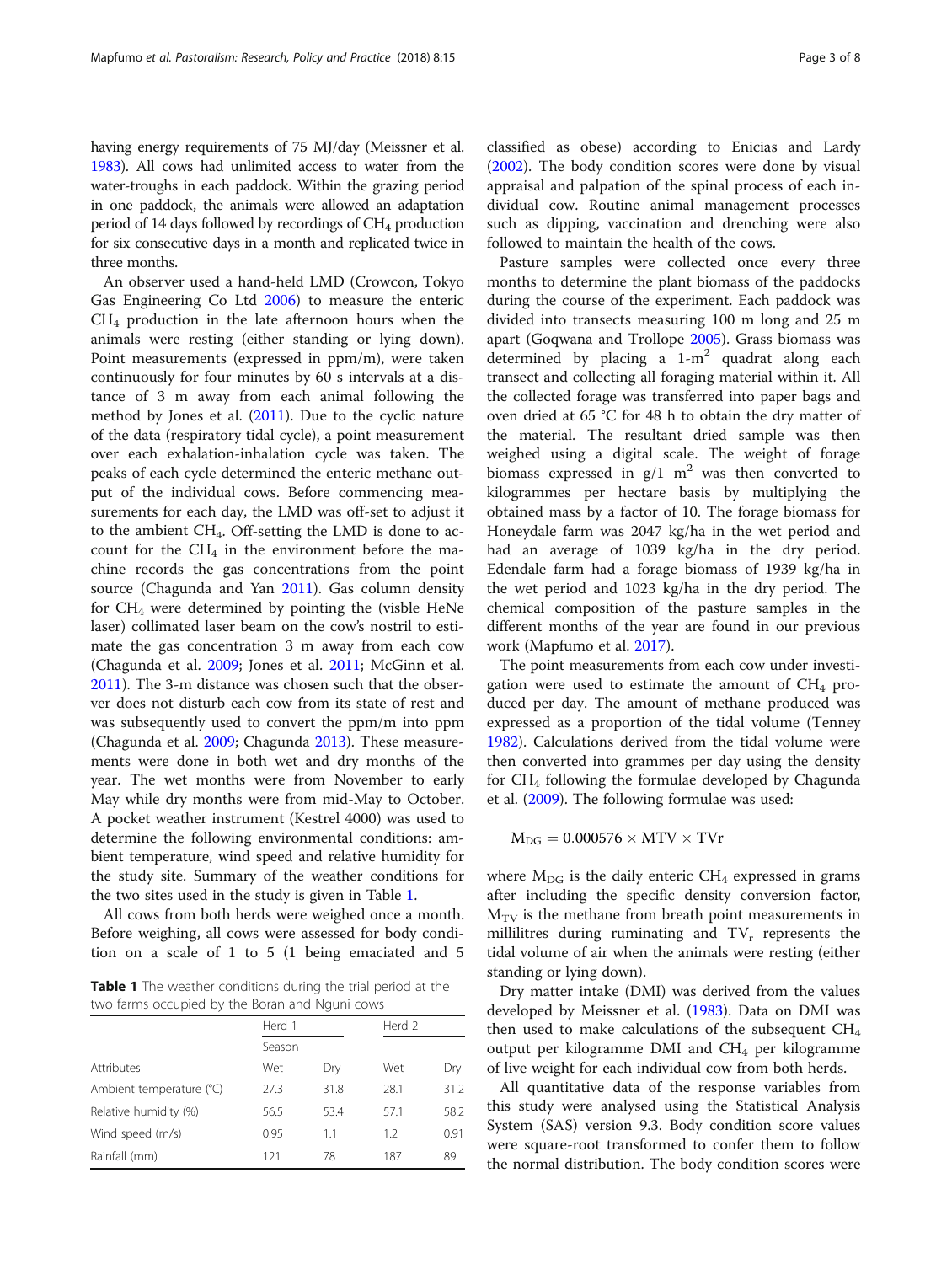then back-transformed as a way of presenting normal standard interpretable results after analysis. A nested design was run to test the effects of parity and season including their (fixed factors) interaction on estimated enteric methane production, CH<sub>4</sub> output per kilogramme DMI,  $CH<sub>4</sub>$  per kilogramme of live weight and body condition scores of the Boran and Nguni cows using the PROC MIXED of SAS version 9.3. Means for estimated enteric methane production,  $CH<sub>4</sub>$  output per kilogramme DMI,  $CH<sub>4</sub>$  per kilogramme of live weight and body condition scores were separated using the Fishers' least significant differences (LSD) method and considered significant at  $P < 0.05$ .

A second nested design was done using the MIXED procedure of SAS version 9.3 as a repeated measure to determine the effects of parity on the  $CH<sub>4</sub>$  levels during the different days of sampling. Parity was included in the model as a fixed factor while the individual cow weight was considered as a random variable. A first order autoregressive correlation (AR [1]) was fitted into the model to account for the connection of  $CH_4$  production level between successive days. The Fishers' least significant differences (LSD) method was the post-hoc test used to separate means for methane production and considered significant at  $P < 0.05$ .

## Results

Detailed daily average output for the  $CH<sub>4</sub>$  for both breeds over the six-day sampling period is in Figure [1](#page-4-0). Both breeds had fluctuating  $CH<sub>4</sub>$  throughout the days of sampling. All the cows maintained a similar range of daily enteric  $CH_4$  output throughout the six-day sampling period for both seasons. Nguni cows in parity 3  $(263.8 \pm 31.25 \text{ g/day})$  and Boran cows in parity 4 (301.4)  $\pm$  25.51 g/day) had the lowest (P < 0.05) daily CH<sub>4</sub> at day 5. Fluctuations in  $CH_4$  production on a daily basis are changes dependent on the quality and quantity of the diet from the previous day.

Table [2](#page-5-0) shows the results for  $CH_4$  output per kilogramme DMI and  $CH_4$  per kilogramme of live weight. There were however no differences  $(P > 0.05)$  for CH<sub>4</sub> output per kilogramme DMI from all the cows withinbreed in both seasons. The  $CH_4$  per kilogramme of live weight were all within the same range from both breeds, although there were within-breed differences  $(P < 0.05)$ in both seasons. Boran cows in parities 2 and 3 had a 0. 1-g difference in  $CH_4$  output per kilogramme of live weight of cow from the dry to wet season. Boran cows in parity 2 had  $1.0 \pm 0.04$  g in the dry season and  $0.9 \pm 0$ . 04 g of CH4 output per kilogramme of live weight of cow in the wet season, those in parity 3 had  $0.9 \pm 0.04$ and  $0.8 \pm 0.04$  g of CH<sub>4</sub> output per kilogramme of live weight of cow for the dry and wet seasons, respectively. On the contrary, only Nguni cows in parity 2 maintained the same ( $P > 0.05$ )  $0.9 \pm 0.04$  g of CH<sub>4</sub> output per kilogramme of live weight of cow in both seasons.

Results of the back-transformed body condition scores of the cows, in different parities from Boran and Nguni breeds are in Figure [2](#page-5-0). All cows from both breeds had similar  $(P > 0.05)$  body condition scores in the wet season (Figure [2](#page-5-0)). Boran cows in parities 2 and 3 had the lowest  $(P<0.05)$  condition scores  $(3.2 \pm 0.01)$  among the cows in the study in the dry season. All the animals maintained optimal body condition scores both in dry and wet seasons (ranging from  $3.2 \pm 0.01$  to  $3.4 \pm 0.01$ ). Such a trend shows that both breeds were using mechanisms to adjust and cope within their surrounding environments. Nguni cows (least being  $3.3 \pm 0.01$ ), however, maintained optimally higher body condition scores than those of the Boran cows (least being  $3.2 \pm 0.01$ ) in the dry season.

#### **Discussion**

The values for the  $CH_4$  output found in this study are within the range of reports from other studies. Chagunda et al. ([2009](#page-6-0)) obtained LMD CH<sub>4</sub> estimates of 357 g/day for dairy cattle. However, output from the current study is higher than that reported by Du Toit et al. [\(2013\)](#page-6-0) using the IPCC Tier 2 system for South African commercial beef cattle. From their calculation, they estimated that on average, a beef cow with a 475-kg weight produces 92.6 kg  $CH<sub>4</sub>$  per head in a year (averaging to approximately 254 g/day/cow). High output could have emanated from the extreme dry conditions, which were prevailing in southern Africa during the 2015/16 rain season when this study was undertaken. This is evident from reports indicating that moisture availability has a direct positive correlation on forage output or plant life under rain-fed southern African rangelands (Mpandeli et al. [2015](#page-7-0); Rasch et al. [2017](#page-7-0); Senyolo et al. 2017). Therefore, dry conditions cause low quality forage biomass, which likely result in higher energy losses by animals when degraded in the rumen. Ruminants produce methane through inefficiencies that are associated with energy loss from methanogenis (Johnson and Johnson [1995](#page-6-0); MacDonald et al. [2010](#page-7-0); Cottle et al. [2011\)](#page-6-0). Microbata called methanogenic Archaea play a central role in digestion of feed (Hill et al. [2016\)](#page-6-0). Therefore, the dry conditions could have contributed to the higher  $CH<sub>4</sub>$  output per live weight of cow from the highly fibrous forage, which is difficult to degrade.

The fluctuation in  $CH_4$  output from this experiment was within a narrow range, further showing that cows from both breeds had similar outputs on a daily basis. Maintenance of daily  $CH_4$  production within a defined range depends on the diet consumed by the host animal when grazing in the veld. Based on the chemical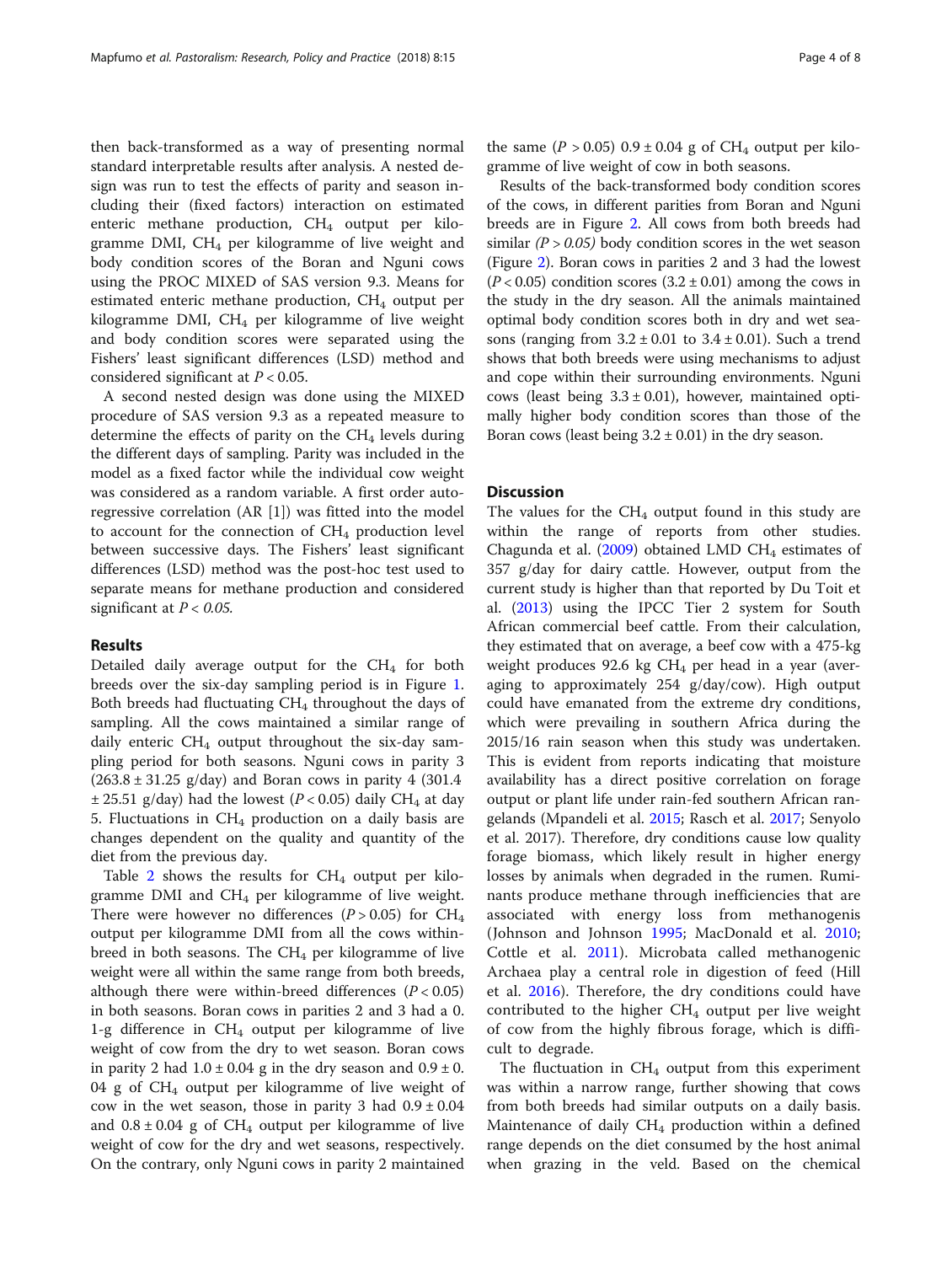<span id="page-4-0"></span>

composition in our earlier work, the natural pastures from both sites had similar total digestible nutrients and energy content (Mapfumo et al. [2017](#page-7-0)). Therefore, the enteric  $CH_4$  output by the cows could have been influenced by the amount of feed consumed, digesta retention time and out flow rates and ultimately determined by inter-and intra-animal variation (Hammond et al. [2014](#page-6-0); Vendl et al. [2016](#page-7-0)). Such a range and fluctuations in CH<sub>4</sub> production by the cows from both breeds could have come from the mode of foraging habits and availability of feed to the animals. Reports mention that extensively raised animals search for feed within the stretch of their confined areas, and the heterogeneity in forage quality therefore defines an uneven trend for forage availability on a daily basis (Spinka [2006;](#page-7-0) Estevez et al. [2007\)](#page-6-0).

The stocking rate of the two separate farms was maintained the same, in spite of the changes in seasons. Animal production attributes such as milk production, body condition score and body weight are negatively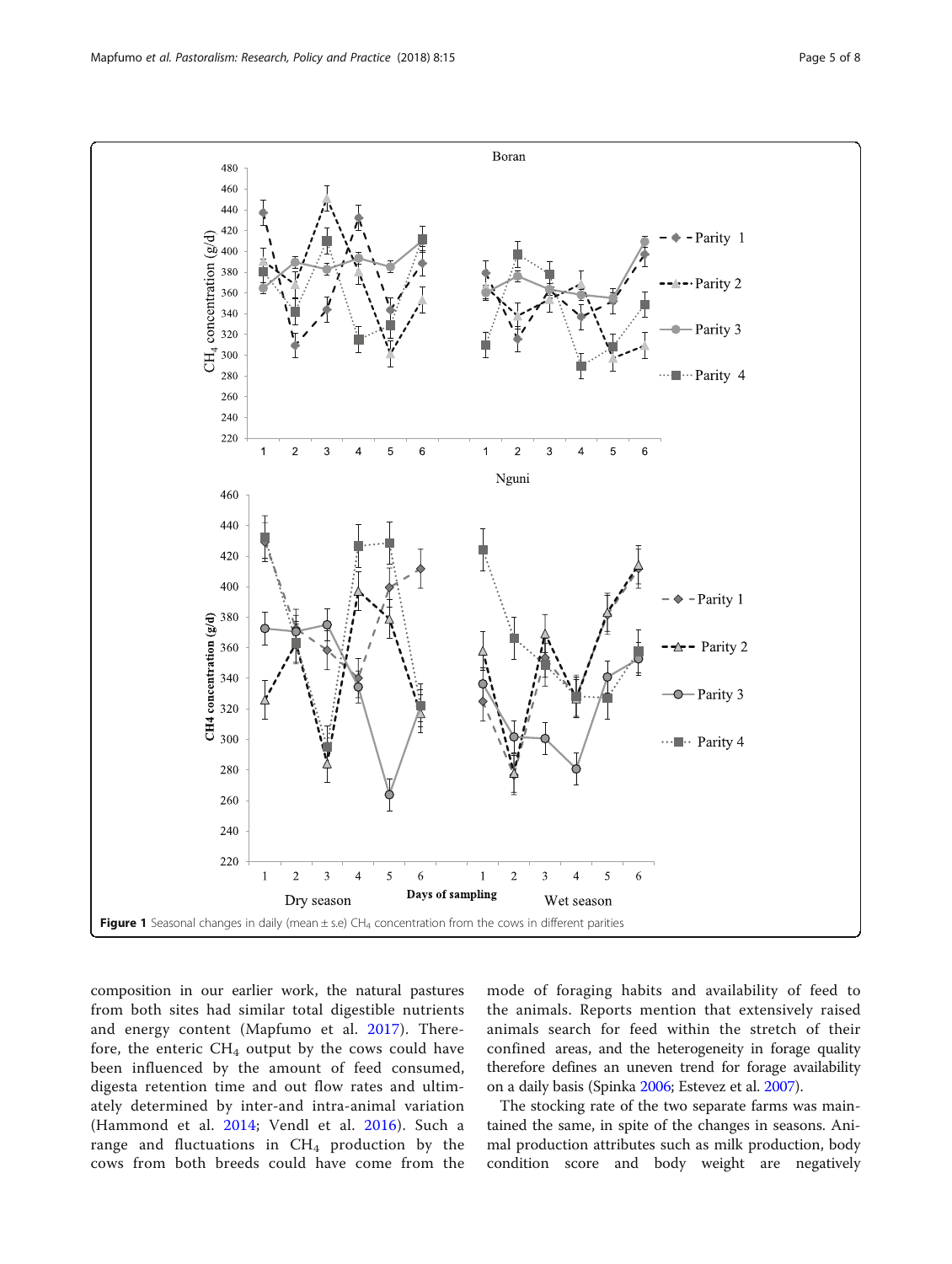ing rate results in increased grazing intensity, which will subsequently result in lower daily herbage allowance (McCarthy et al. [2011\)](#page-7-0). Changes in seasons from wet to dry meant that available forage material is fibrous and is not palatable, hence lowering DMI. Nguni cattle minimise energy loss in the dry season through deliberate voluntary anorexia and feeding during the cooler hours of the day (Scholtz [2011](#page-7-0)). The cattle are also bulky grazers unlike other breeds, which are selective grazers. This causes Nguni cattle to, minimally, lose condition, during periods when feed resources are scarce. Boran cattle have survived in challenging African terrain for a long period to evolve and have attributes that allow them to manage situations where forage is in short supply. The animals store fat deposits during the periods when feed resources are abundant and later on use them when the forage availability is low (Berman [2011\)](#page-6-0). Such mechanisms could have contributed to maintenance of body condition scores at optimal levels in this study.

correlated with the increase in stocking rate (McCarthy et al. [2014\)](#page-7-0). Research indicated that an increase in stock-

## Conclusion

Both the Nguni and Boran breed showed no differences in CH<sub>4</sub> output per kilogramme DMI while



<span id="page-5-0"></span>

| Season | Breed | Parity         | $CH4$ output/DMI (g/kg) | CH <sub>4</sub> output/LW (g/kg) |
|--------|-------|----------------|-------------------------|----------------------------------|
| Dry    | Boran | $\mathbf{1}$   | $30.3^{\circ} \pm 1.15$ | $0.8^{\circ} \pm 0.04$           |
|        |       | 2              | $31.9^a \pm 1.36$       | $1.0^a \pm 0.04$                 |
|        |       | 3              | $30.5^{\circ} \pm 1.20$ | $0.9^{\rm b} \pm 0.04$           |
|        |       | $\overline{4}$ | $28.8^a \pm 1.32$       | $0.8^{\circ} \pm 0.04$           |
|        | Nguni | $\overline{1}$ | $32.2^{\circ} \pm 1.34$ | $0.9^{\rm b} \pm 0.04$           |
|        |       | $\overline{2}$ | $31.9^a \pm 1.34$       | $0.9^{\rm b} \pm 0.04$           |
|        |       | 3              | $30.4^a \pm 1.62$       | $0.8^{\circ} \pm 0.05$           |
|        |       | $\overline{4}$ | $32.8^{\circ} \pm 1.32$ | $0.9^{\rm b} \pm 0.04$           |
| Wet    | Boran | 1              | $26.6^a \pm 1.15$       | $0.8^{\circ} \pm 0.04$           |
|        |       | $\overline{2}$ | $29.5^{\circ} \pm 1.32$ | $0.9^{\rm b} \pm 0.04$           |
|        |       | 3              | $30.4^a \pm 1.17$       | $0.8^{\circ} \pm 0.04$           |
|        |       | $\overline{4}$ | $27.1^a \pm 1.32$       | $0.8^{\circ} \pm 0.04$           |
|        | Nguni | $\overline{1}$ | $29.2^a \pm 1.34$       | $0.8^{\circ} \pm 0.04$           |
|        |       | 2              | $31.0^a \pm 1.32$       | $0.9^{\rm b} \pm 0.04$           |
|        |       | 3              | $26.5^{\circ} \pm 1.62$ | $0.7^d \pm 0.05$                 |
|        |       | 4              | $30.1^a \pm 1.32$       | $0.8^{\circ} \pm 0.04$           |

 $a, b, c, d$ LS means with a different superscript in the same column per

category are significantly different at  $P < 0.05$ , LS Least square, LW Live-weight, DMI Dry Matter Intake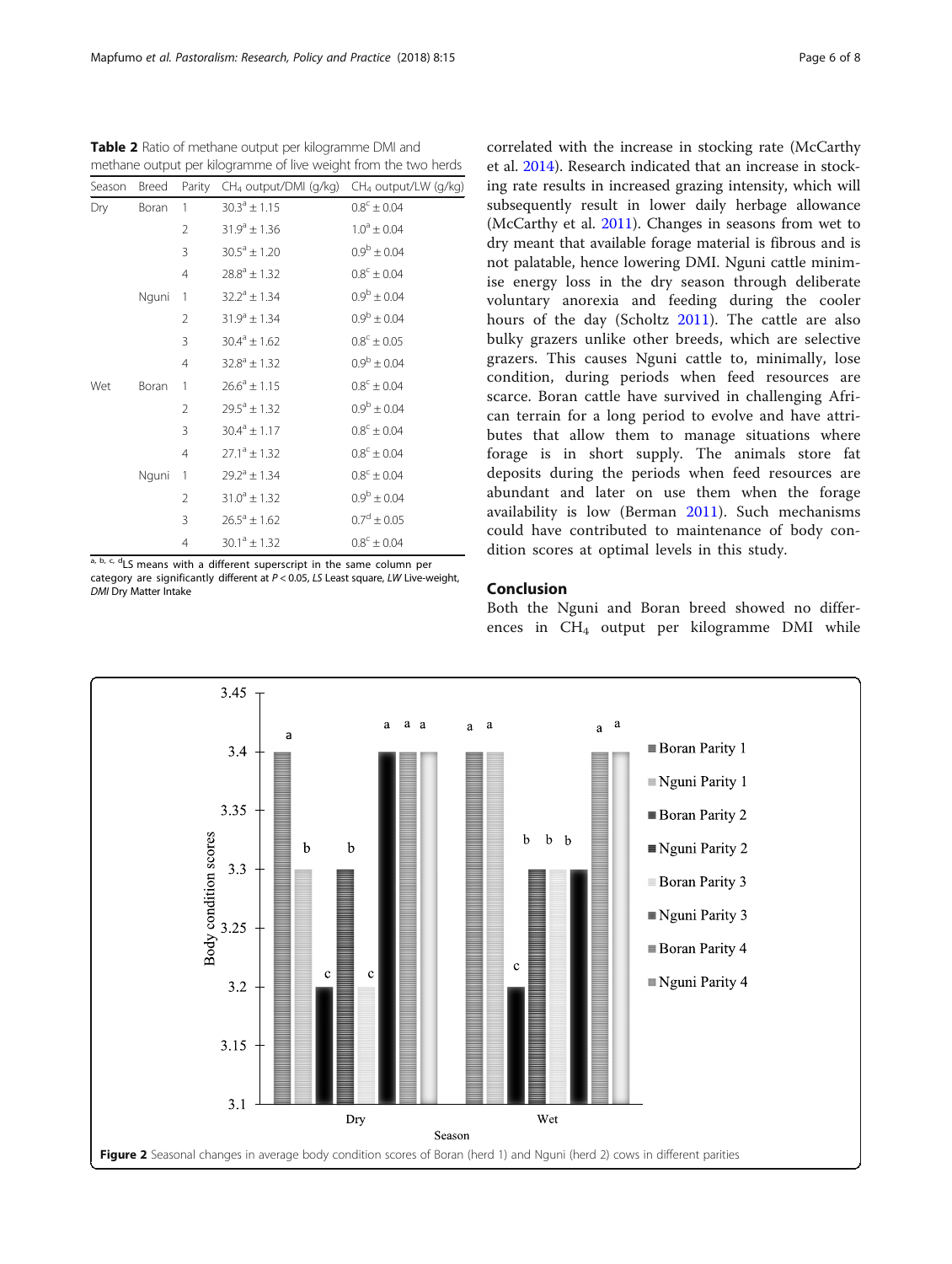<span id="page-6-0"></span>within-breed differences for  $CH_4$  output per kilogramme of cows' live weight were observed in both seasons. Based on the results obtained in this study, both the Boran and Nguni breed had similar direct methane output irrespective of occupying different rangelands. This could be attributed from the similar non-selective foraging behaviour and mechanisms, which they use to adapt to their environment. The study also showed that an LMD machine can be used to produce reasonable values for  $CH<sub>4</sub>$  output for extensively-raised beef cattle.

#### Abbreviations

CH4: Methane; DMI: Dry matter intake; GHG: Greenhouse gas; LMD: Laser methane detector; LSU: Large stock unit; SAS: Statistical Analysis System

#### Acknowledgements

We greatly appreciate Stephen Johnson who offered us the opportunity to work with his Boran cows. We also would like to acknowledge all stockmen from Honeydale farm for helping availing the Nguni cows.

#### Funding

This research was sponsored by Adam Fleming as the Nguni Cattle project (Project P329) and the National Research Foundation RTF projects (IUD numbers RTF150329116339 and RTF150522118247). This work was presented at the South African Society for Animal Science, Boardwalk, Port Elizabeth (18 to 21 September 2017), and therefore, the authors would like to thank the Govan Mbeki Research and Development Centre for funding the leading author attend the conference.

#### Availability of data and materials

Please contact the author for data requests.

#### Authors' contributions

LM conceptualised the idea, carried out the study and wrote the manuscript; VM helped in conceptualising the idea behind the study, sourced funding and compilation and editing of the manuscript; JFM helped in conceptualising the idea and editing of the manuscript; MMS helped in laying out the experimental design and editing of the manuscript; SMG helped in the use of the LMD in methane measurements. All authors read and approved the final manuscript.

#### Competing interests

The authors of this article declare no conflict of interest with any organisation or entity with any financial or non-financial support to the study. The grant holder also acknowledges that opinions, findings and conclusions or recommendations expressed in this publication are of the authors and that the sponsors hold no liability whatsoever in this regard.

#### Publisher's Note

Springer Nature remains neutral with regard to jurisdictional claims in published maps and institutional affiliations.

#### Author details

<sup>1</sup>Department of Livestock and Pasture Science, University of Fort Hare, P. Bag X1314, Alice 5700, South Africa. <sup>2</sup>ARC-Animal Production Institute, P. Bag X2, Irene 0062, South Africa. <sup>3</sup>Department of Grasslands and Wildlife Sciences, University of the Free State, P.O. Box 339, Bloemfontein 9300, South Africa.

#### Received: 9 November 2017 Accepted: 9 April 2018 Published online: 18 May 2018

#### References

- Acocks, J.P.H., 1988. Veld types of South Africa. Third ed. Memoirs of botanical survey of South Africa. Government Printer, Pretoria, pp. 1–146.
- Avetisyan, M., A. Golub, T. Hertel, S. Rose, and B. Henderson. 2011. Why a global carbon policy could have a dramatic impact on the pattern of the

worldwide livestock production. Applied Economics Perspective Policy 33: 584–605. [https://doi.org/10.1093/aepp/ppr026.](https://doi.org/10.1093/aepp/ppr026)

- Basson, M.S. 2011. Water development in South Africa, UN-Water International Conference. Water in the green economy in practice: Towards Rio+20, 3–5. Zaragoza. [http://www.un.org/waterforlifedecade/green\\_economy\\_2011/pdf/](http://www.un.org/waterforlifedecade/green_economy_2011/pdf/session_1_economic_instruments_south_africa.pdf) [session\\_1\\_economic\\_instruments\\_south\\_africa.pdf.](http://www.un.org/waterforlifedecade/green_economy_2011/pdf/session_1_economic_instruments_south_africa.pdf)
- Berman, A. 2011. Invited review: Are adaptations present to support dairy cattle productivity in warm climates? Journal of Dairy Science 94: 2417–2158. <https://doi.org/10.3168/jds.2010-3962>.
- Chagunda, M.G.G. 2013. Opportunities and challenges in the use of the Laser Methane Detector to monitor enteric methane emissions from ruminants. Animal 7: 394–400. <https://doi.org/10.1017/S1751731113000724>.
- Chagunda, M.G.G., D. Ross, and D.J. Roberts. 2009. On the use of a laser methane detector in dairy cows. Computers Electronics in Agriculture 68: 157–160 [doi.](http://doi.org/10.1016/j.compag.2009.05.008) [org/10.1016/j.compag.2009.05.008.](http://doi.org/10.1016/j.compag.2009.05.008)
- Chagunda, M.G.G., D. Ross, J. Rooke, T. Yan, J.-L. Douglas, L. Poret, N.R. McEwan, P. Teeranvattanakul, and D.J. Roberts. 2013. Measurement of enteric methane from ruminants using a hand-held laser detector. Acta Agriculture Scandinavia Section A 63: 68–75.
- Chagunda, M.G.G., and T. Yan. 2011. Do methane measurements from laser detector and indirect open-circuit respiration calorimetric chamber agree sufficiently closely? Animal Feed Science and Technology 165: 8–14. [https://](https://doi.org/10.1016/j.anifeedsci.2011.02.005.) [doi.org/10.1016/j.anifeedsci.2011.02.005.](https://doi.org/10.1016/j.anifeedsci.2011.02.005.)
- Chevallier, R. 2008. Addressing mitigation of and adaptation to climate change in sub-Saharan Africa while meeting development goals. South African Yearbook of International Affairs. Accessed from [https://www.saiia.org.za/images/](https://www.saiia.org.za/images/stories/research/garp/climate_change/saiia_yearbook_2008-9_mitigation_climate_chevallier_pg171-190.pdf) [stories/research/garp/climate\\_change/saiia\\_yearbook\\_2008-9\\_mitigation\\_](https://www.saiia.org.za/images/stories/research/garp/climate_change/saiia_yearbook_2008-9_mitigation_climate_chevallier_pg171-190.pdf) [climate\\_chevallier\\_pg171-190.pdf](https://www.saiia.org.za/images/stories/research/garp/climate_change/saiia_yearbook_2008-9_mitigation_climate_chevallier_pg171-190.pdf).
- Cottle, D.J., J.V. Nolan, and S.G. Wiedemann. 2011. Ruminant enteric methane mitigation: A review. Animal Production Science 51: 491–514. [https://doi.org/](https://doi.org/10.1071/AN10163) [10.1071/AN10163.](https://doi.org/10.1071/AN10163)
- Crowcon Detection Instruments. 2006. New hand held device detects methane up to 150 metres away. [http://halmapr.com/news/crowcon/2006/11/16/new](http://halmapr.com/news/crowcon/2006/11/16/new-hand-held-device-detects-methane-up-to-150-metres-away/)[hand-held-device-detects-methane-up-to-150-metres-away/.](http://halmapr.com/news/crowcon/2006/11/16/new-hand-held-device-detects-methane-up-to-150-metres-away/)
- Du Toit, C.J.L., H.H. Meissner, and W.A. van Niekerk. 2013. Direct methane and nitrous oxide emissions of South African dairy and beef cattle. South African Journal of Animal Science 43: 320–339.
- Enicias, A. M., Lardy, G., 2002. Body condition scoring: Managing your herd through body condition scoring. [https://library.ndsu.edu/ir/bitstream/handle/](https://library.ndsu.edu/ir/bitstream/handle/10365/5343/as1026.pdf?sequence=1&isAllowed=y) [10365/5343/as1026.pdf?sequence=1&isAllowed=y.](https://library.ndsu.edu/ir/bitstream/handle/10365/5343/as1026.pdf?sequence=1&isAllowed=y)
- Estevez, I., I. Anderson, and E. Nævdal. 2007. Group size, density and social dynamics in farm animals. Applied Animal Behaviour Science 103: 185–204 [doi.](http://doi.org/10.1016/j.applanim.2006.05.025) [org/10.1016/j.applanim.2006.05.025.](http://doi.org/10.1016/j.applanim.2006.05.025)
- Garnett, T., 2010. Intensive versus extensive livestock systems and greenhouse gas emissions. FCRN briefing paper.
- Gerber, P.J., A. Mottet, C.I. Opio, A. Falcucci, and F. Teillard. 2015. Environmental impacts of beef production: Review of challenges and perspectives for durability. Meat Science 109: 2–12 [doi.org/10.1016/j.meatsci.2015.05.013](http://doi.org/10.1016/j.meatsci.2015.05.013).
- Goqwana, W.M., Trollope, WS., 2005. Simplified technique for assessing the condition of the grass sward in the Cymbopogon-Themeda veld in Southern Free State and North Eastern Cape Province of South Africa, vol 5. Grassroots: Newsletter of the Grassland Society of Southern Africa.
- Grobler, S.M., M.M. Scholtz, H. van Rooyen, M. Mpayipheli, and F.W.C. Neser. 2014. Methane production in different breeds, grazing different pastures or fed a total mixed ration, as measured by a laser methane detector. South African Journal of Animal Science 44: S12–S16.
- Hammond, K.J., L.A. Crompton, A. Bannink, J. Dijkstra, D.R. Yáñez-Ruiz, P. O'Kiely, E. Kebreab, M.A. Eugène, Z. Yuh, K.J. Shingfieldi, A. Schwarm, A.N. Hristov, and C.K. Reynolds. 2016. Review of current in-vivo measurement techniques for quantifying enteric methane emission from ruminants. Animal Feed Science and Technology 219: 13–30 [doi.org/10.1016/j.](http://doi.org/10.1016/j.anifeedsci.2016.05.018) [anifeedsci.2016.05.018](http://doi.org/10.1016/j.anifeedsci.2016.05.018).
- Hammond, K.J., D. Pacheco, J.L. Burke, J.P. Koolard, S. Muetzel, and G.C. Waghorn. 2014. The effects of fresh forages and feed intake level on digesta kinetics and enteric methane emissions from sheep. Animal Feed Science and Technology 193: 32–43 [doi.org/10.1016/j.anifeedsci.2014.04.005.](http://doi.org/10.1016/j.anifeedsci.2014.04.005)
- Hill, J., C. McSweeney, A.G. Wright, G. Bishop-Hurley, and K. Kalantar-zade. 2016. Measuring Methane Production from Ruminants. Trends in Biotechnology. 34(1), 26–35. http://dx.doi.org/10.1016/j.tibtech.2015.10.004.
- Johnson, K.A., and D.E. Johnson. 1995. Methane emissions from cattle. Journal of Animal Science 73: 2483–2492.